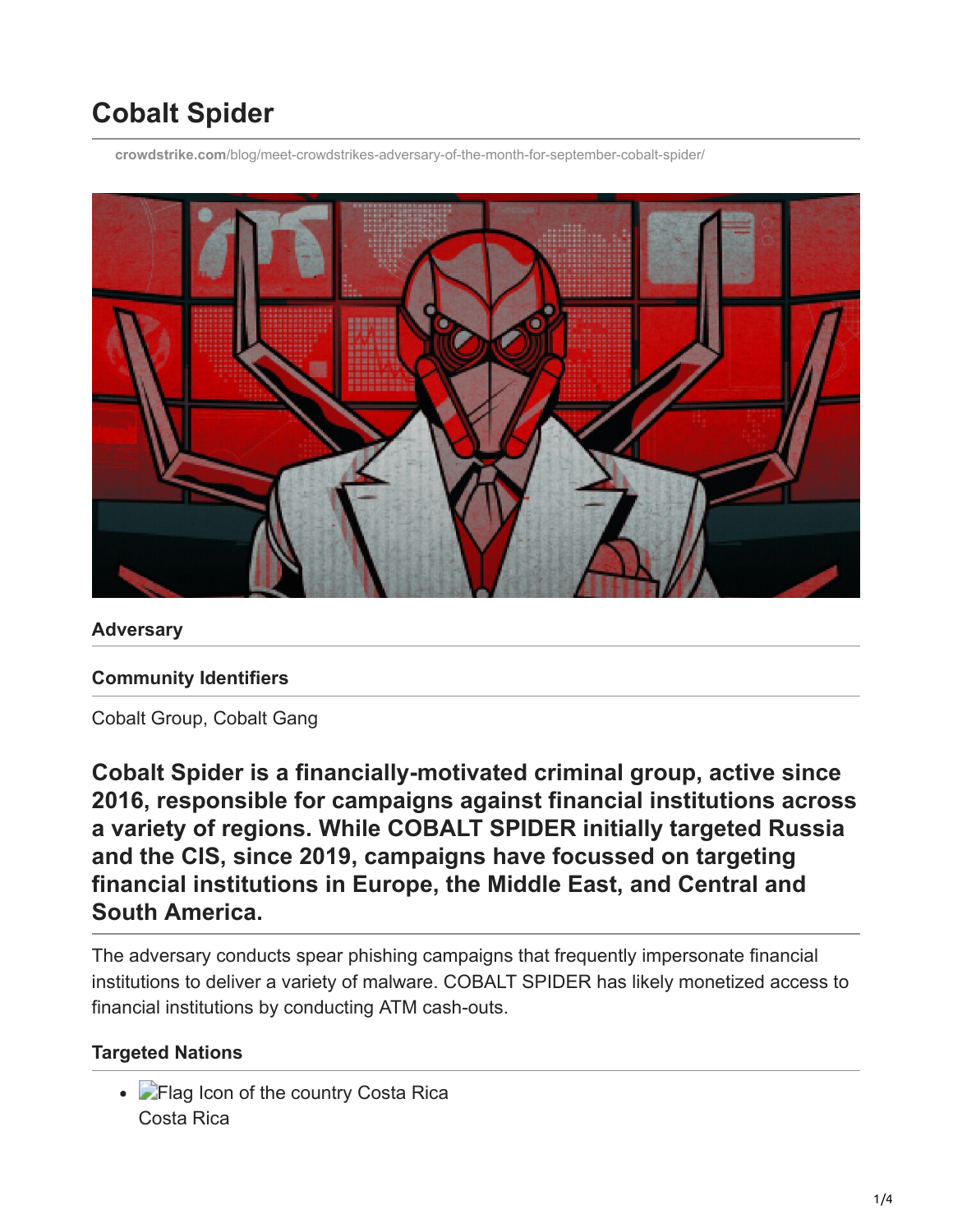- **P**Flag Icon of the country Europe Europe
- **Flag Icon of the country Georgia** Georgia
- **P**Flag Icon of the country Germany **Germany**
- **Flag Icon of the country Greece** Greece
- **Flag Icon of the country Kazakhstan** Kazakhstan
- **Flag Icon of the country Kuwait** Kuwait
- **Flag Icon of the country Latvia** Latvia
- **Flag Icon of the country Malaysia** Malaysia
- **Flag Icon of the country Panama** Panama
- **Flag Icon of the country Qatar Oatar**
- **C**Flag Icon of the country Russian Federation Russian Federation
- **Flag Icon of the country Taiwan** Taiwan
- **Flag Icon of the country Turkey Turkey**
- **Flag Icon of the country United States** United States

#### **Target Industries**

- [Financial Services](https://www.crowdstrike.com/en-US/industry/financial-services/)
- [Retail](https://www.crowdstrike.com/en-US/industry/retail/)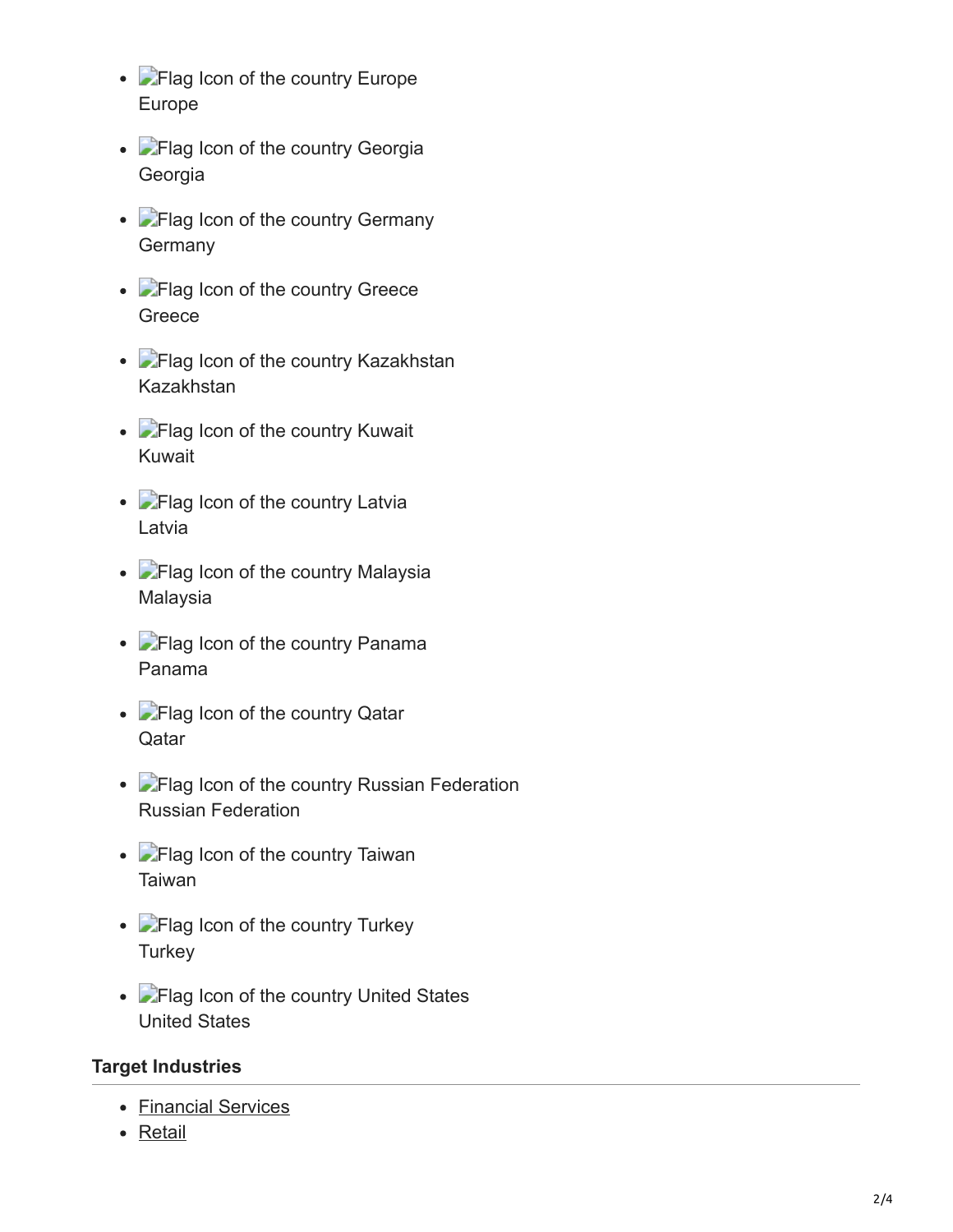Food and Beverage

#### **Artwork**

Adversary: Cobalt Spider - Threat Actor Crowdstrike Cobalt Spider

I have read and accept the terms and conditions

[Download](https://www.crowdstrike.com/en-US/)

## **[Explore Next Adversary](https://www.crowdstrike.com/en-US/adversary/cozy-bear/)**

### **Cozy Bear***Cozy Bear*

#### **All Adversaries 20**

- $\bullet$
- $\bullet$
- $\bullet$
- 
- 
- 
- 
- 
- 
- 
- 
- 
- 
- 
- 
- 
- 
- 
- 
- $\bullet$
- 

Explore Next Adversary

#### **Terms and conditions**

In order to download the adversary artwork, we kindly request you to accept our terms and conditions displayed below.